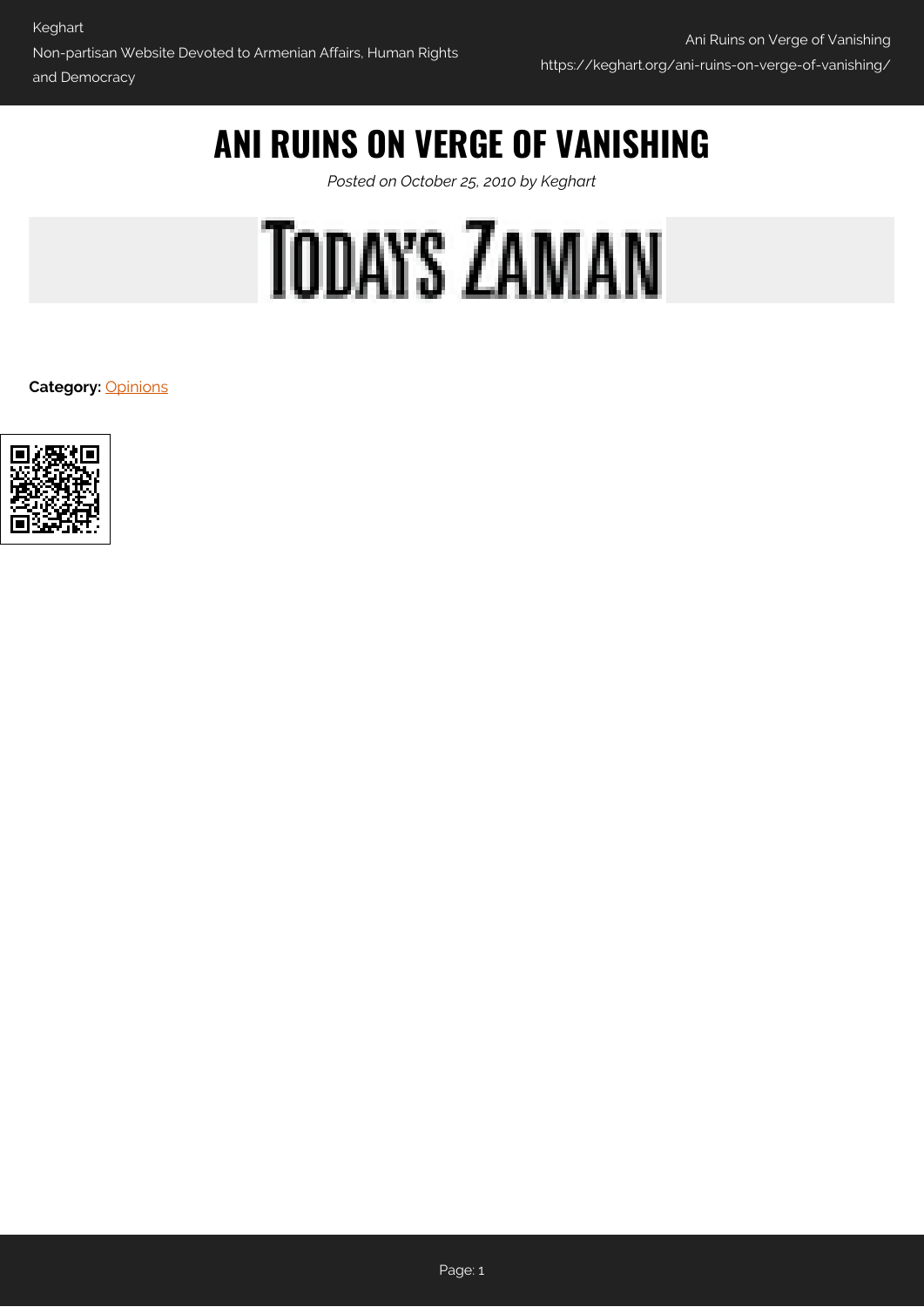Keghart

Non-partisan Website Devoted to Armenian Affairs, Human Rights and Democracy

# $\mathbf{x}$  .

# [Today's Zaman,](http://www.todayszaman.com/tz-web/news-225324-global-heritage-fund-ani-ruins-on-verge-of-vanishing-due-to-neglect.html) Istanbul, 25 October 2010

 $\blacktriangleright$  A new report issued by the San Francisco-based Global Heritage Fund (GHF) has warned that the ruins of Ani are on the verge of vanishing because of mismanagement and neglect.

Located in Turkey's Kars province, the ruins belonged to the medieval city of Ani, once the capital of an Armenian kingdom.

# $\pmb{\times}$

### [Today's Zaman,](http://www.todayszaman.com/tz-web/news-225324-global-heritage-fund-ani-ruins-on-verge-of-vanishing-due-to-neglect.html) Istanbul, 25 October 2010

 $\blacktriangleright$  A new report issued by the San Francisco-based Global Heritage Fund (GHF) has warned that the ruins of Ani are on the verge of vanishing because of mismanagement and neglect.

Located in Turkey's Kars province, the ruins belonged to the medieval city of Ani, once the capital of an Armenian kingdom.

The report identifies nearly 200 heritage sites in developing nations as being at risk, highlighting 12 in particular as being on the verge of irreparable loss and destruction. Three sites in the Middle East -- Iraq's Nineveh, Palestine's Hisham's Palace, and Turkey's Ani -- are among those most in danger. The ruined city of Ani, on the border of Turkey and Armenia, dates back to the 11th century. According to the GHF report, many of Ani's remaining buildings are now on the brink of collapse. The report said the ruins are under threat from regular picnickers and homeless people who take shelter in its buildings.

The ruins came into spotlight last month when Turkish nationalists performed Muslim prayers there in response to a service which Ankara recently permitted to go ahead in an Armenian church in eastern Turkey. The prayers came less than two weeks after the service on Van's Akdamar Island in a church that had been closed for services since the 1915 incidents during the World War I.

GHF executive director Jeff Morgan told CNN that Ani is probably one of the top 10 sites in the world, right up there with Machu Picchu and Angkor Wat. For him, Ani has been "caught in a political morass," because of its position on the border of two countries -- Turkey and Armenia -- that don't have diplomatic relations. Morgan also argued that restoring these heritage sites will attract tourism that can pay for their ongoing preservation and bring sustainable income to local communities.

### **Related Material:**

[Prayers at Akhtamar and in Ani](http://www.keghart.com/MarkGavoor_Prayers) [Abandoned Armenian Churches](http://www.keghart.com/AbandonedChurches) [Վերադարձ Դէպի Ախթամար](http://www.keghart.com/Krajian_Akhtamar) Սրբապղծութիւն Մր Եւս 21-րդ Դարու Սեմիև